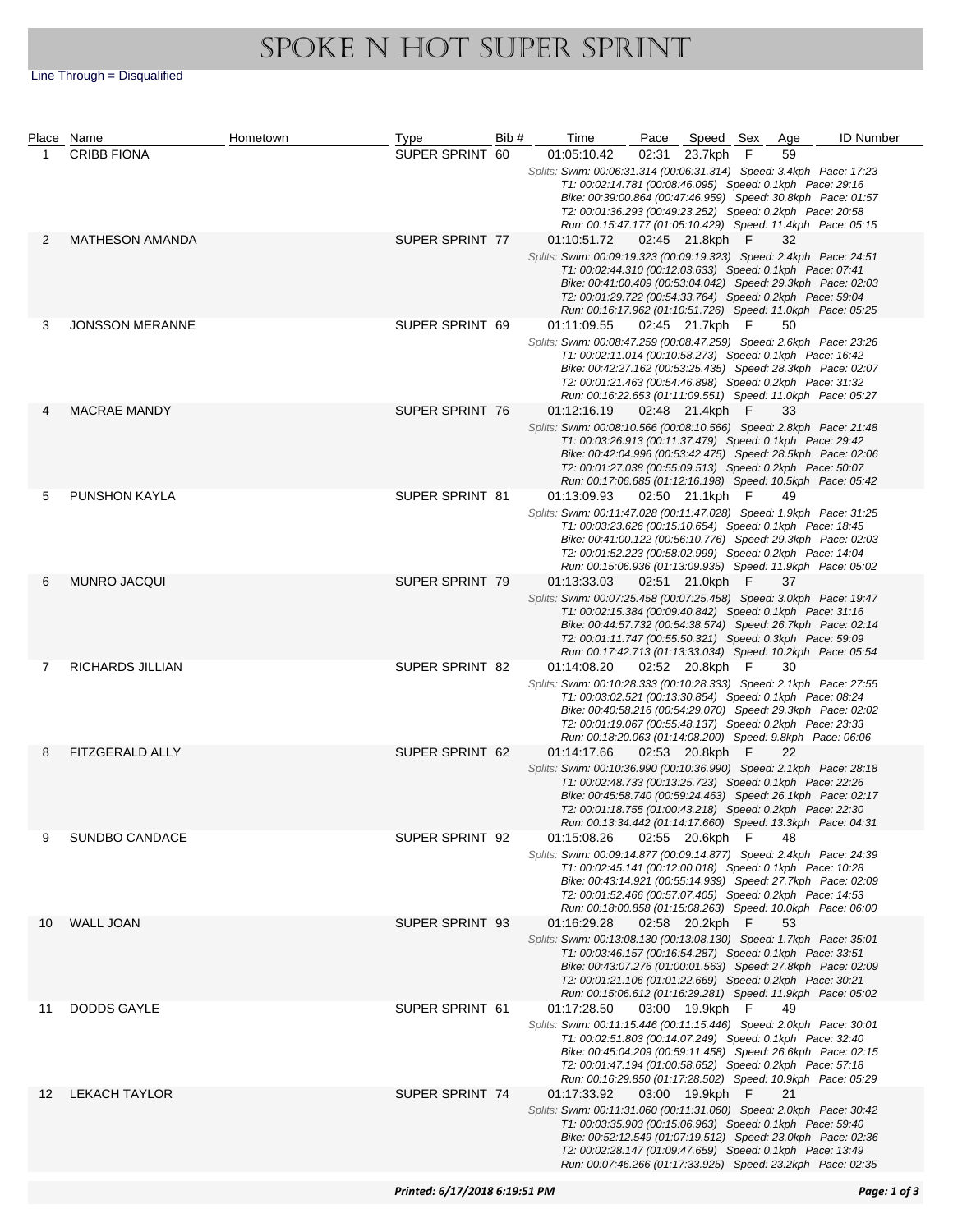## SPOKE N HOT SUPER SPRINT

Line Through = Disqualified

|    | Place Name                | Hometown | Type            | Bib#                                                                                                                                                                                                                                                                                                                         | Time                                                                                                                                                                                                                                                                                                                         | Pace  | Speed Sex       |   | Age | <b>ID Number</b> |
|----|---------------------------|----------|-----------------|------------------------------------------------------------------------------------------------------------------------------------------------------------------------------------------------------------------------------------------------------------------------------------------------------------------------------|------------------------------------------------------------------------------------------------------------------------------------------------------------------------------------------------------------------------------------------------------------------------------------------------------------------------------|-------|-----------------|---|-----|------------------|
| 13 | <b>KRIEL KRISTEL</b>      |          | SUPER SPRINT 97 |                                                                                                                                                                                                                                                                                                                              | 01:17:50.19                                                                                                                                                                                                                                                                                                                  | 03:01 | 19.8kph         | F | 33  |                  |
|    |                           |          |                 |                                                                                                                                                                                                                                                                                                                              | Splits: Swim: 00:12:06.562 (00:12:06.562) Speed: 1.9kph Pace: 32:17<br>T1: 00:03:03.506 (00:15:10.068) Speed: 0.1kph Pace: 11:41<br>Bike: 00:44:49.873 (00:59:59.941) Speed: 26.8kph Pace: 02:14<br>T2: 00:01:51.209 (01:01:51.150) Speed: 0.2kph Pace: 10:41<br>Run: 00:15:59.043 (01:17:50.193) Speed: 11.3kph Pace: 05:19 |       |                 |   |     |                  |
| 14 | <b>FOX TAYLOR</b>         |          | SUPER SPRINT 64 |                                                                                                                                                                                                                                                                                                                              | 01:19:52.50<br>Splits: Swim: 00:11:57.592 (00:11:57.592) Speed: 1.9kph Pace: 31:53                                                                                                                                                                                                                                           |       | 03:06 19.3kph F |   | 26  |                  |
|    |                           |          |                 |                                                                                                                                                                                                                                                                                                                              | T1: 00:03:26.373 (00:15:23.965) Speed: 0.1kph Pace: 27:54<br>Bike: 00:42:38.845 (00:58:02.810) Speed: 28.1kph Pace: 02:07<br>T2: 00:02:09.022 (01:00:11.832) Speed: 0.1kph Pace: 10:04<br>Run: 00:19:40.673 (01:19:52.505) Speed: 9.1kph Pace: 06:33                                                                         |       |                 |   |     |                  |
| 15 | LANG KELLY                |          | SUPER SPRINT 72 |                                                                                                                                                                                                                                                                                                                              | 01:20:09.19<br>Splits: Swim: 00:09:08.576 (00:09:08.576) Speed: 2.5kph Pace: 24:22<br>T1: 00:02:33.561 (00:11:42.137) Speed: 0.1kph Pace: 31:52                                                                                                                                                                              |       | 03:06 19.3kph F |   | 50  |                  |
|    |                           |          |                 |                                                                                                                                                                                                                                                                                                                              | Bike: 00:46:05.092 (00:57:47.229) Speed: 26.0kph Pace: 02:18<br>T2: 00:01:40.076 (00:59:27.305) Speed: 0.2kph Pace: 33:35<br>Run: 00:20:41.893 (01:20:09.198) Speed: 8.7kph Pace: 06:53                                                                                                                                      |       |                 |   |     |                  |
| 16 | <b>BLACK DENISE</b>       |          | SUPER SPRINT 4  |                                                                                                                                                                                                                                                                                                                              | 01:20:13.70                                                                                                                                                                                                                                                                                                                  |       | 03:06 19.3kph F |   | 56  |                  |
|    |                           |          |                 |                                                                                                                                                                                                                                                                                                                              | Splits: Swim: 00:11:21.961 (00:11:21.961) Speed: 2.0kph Pace: 30:18<br>T1: 00:04:31.804 (00:15:53.765) Speed: 0.1kph Pace: 06:00<br>Bike: 00:46:43.469 (01:02:37.234) Speed: 25.7kph Pace: 02:20<br>T2: 00:01:16.579 (01:03:53.813) Speed: 0.2kph Pace: 15:15<br>Run: 00:16:19.893 (01:20:13.706) Speed: 11.0kph Pace: 05:26 |       |                 |   |     |                  |
| 17 | <b>WILKINSON VIRGINIA</b> |          | SUPER SPRINT 94 |                                                                                                                                                                                                                                                                                                                              | 01:23:16.03                                                                                                                                                                                                                                                                                                                  |       | 03:14 18.6kph F |   | 55  |                  |
|    |                           |          |                 |                                                                                                                                                                                                                                                                                                                              | Splits: Swim: 00:13:07.120 (00:13:07.120) Speed: 1.7kph Pace: 34:58<br>T1: 00:03:01.446 (00:16:08.566) Speed: 0.1kph Pace: 04:49<br>Bike: 00:45:46.208 (01:01:54.774) Speed: 26.2kph Pace: 02:17<br>T2: 00:02:17.221 (01:04:11.995) Speed: 0.1kph Pace: 37:24<br>Run: 00:19:04.036 (01:23:16.031) Speed: 9.4kph Pace: 06:21  |       |                 |   |     |                  |
| 18 | <b>STEWART SARAH</b>      |          | SUPER SPRINT 90 |                                                                                                                                                                                                                                                                                                                              | 01:23:52.35                                                                                                                                                                                                                                                                                                                  |       | 03:15 18.4kph F |   | 28  |                  |
|    |                           |          |                 | Splits: Swim: 00:12:25.691 (00:12:25.691) Speed: 1.8kph Pace: 33:08<br>T1: 00:03:55.150 (00:16:20.841) Speed: 0.1kph Pace: 03:50<br>Bike: 00:49:00.107 (01:05:20.948) Speed: 24.5kph Pace: 02:27<br>T2: 00:01:16.135 (01:06:37.083) Speed: 0.2kph Pace: 13:47<br>Run: 00:17:15.271 (01:23:52.354) Speed: 10.4kph Pace: 05:45 |                                                                                                                                                                                                                                                                                                                              |       |                 |   |     |                  |
| 19 | <b>FOX STEPHANIE</b>      |          | SUPER SPRINT 63 |                                                                                                                                                                                                                                                                                                                              | 01:24:06.02                                                                                                                                                                                                                                                                                                                  |       | 03:15 18.4kph F |   | 30  |                  |
|    |                           |          |                 |                                                                                                                                                                                                                                                                                                                              | Splits: Swim: 00:13:03.546 (00:13:03.546) Speed: 1.7kph Pace: 34:49<br>T1: 00:03:58.152 (00:17:01.698) Speed: 0.1kph Pace: 13:50<br>Bike: 00:45:34.357 (01:02:36.055) Speed: 26.3kph Pace: 02:16<br>T2: 00:01:22.253 (01:03:58.308) Speed: 0.2kph Pace: 34:10<br>Run: 00:20:07.717 (01:24:06.025) Speed: 8.9kph Pace: 06:42  |       |                 |   |     |                  |
| 20 | <b>STEWART PATRICIA</b>   |          | SUPER SPRINT 91 |                                                                                                                                                                                                                                                                                                                              | 01:25:02.76                                                                                                                                                                                                                                                                                                                  |       | 03:18 18.2kph F |   | 56  |                  |
|    |                           |          |                 |                                                                                                                                                                                                                                                                                                                              | Splits: Swim: 00:12:22.511 (00:12:22.511) Speed: 1.8kph Pace: 33:00<br>T1: 00:02:52.566 (00:15:15.077) Speed: 0.1kph Pace: 35:13<br>Bike: 00:47:16.967 (01:02:32.044) Speed: 25.4kph Pace: 02:21<br>T2: 00:02:11.193 (01:04:43.237) Speed: 0.1kph Pace: 17:18<br>Run: 00:20:19.532 (01:25:02.769) Speed: 8.9kph Pace: 06:46  |       |                 |   |     |                  |
| 21 | STAVRAKOV JENNA           |          | SUPER SPRINT 89 |                                                                                                                                                                                                                                                                                                                              | 01:27:11.50                                                                                                                                                                                                                                                                                                                  |       | 03:23 17.7kph F |   | 30  |                  |
|    |                           |          |                 |                                                                                                                                                                                                                                                                                                                              | Splits: Swim: 00:12:27.438 (00:12:27.438) Speed: 1.8kph Pace: 33:13<br>T1: 00:03:24.689 (00:15:52.127) Speed: 0.1kph Pace: 22:17<br>Bike: 00:48:39.831 (01:04:31.958) Speed: 24.7kph Pace: 02:25<br>T2: 00:01:16.163 (01:05:48.121) Speed: 0.2kph Pace: 13:52                                                                |       |                 |   |     |                  |
| 22 | <b>SCHNEIDER JENNIFER</b> |          | SUPER SPRINT 85 |                                                                                                                                                                                                                                                                                                                              | Run: 00:21:23.387 (01:27:11.508) Speed: 8.4kph Pace: 07:07<br>01:27:47.80                                                                                                                                                                                                                                                    |       | 03:24 17.6kph F |   | 39  |                  |
|    |                           |          |                 |                                                                                                                                                                                                                                                                                                                              | Splits: Swim: 00:11:42.423 (00:11:42.423) Speed: 1.9kph Pace: 31:13<br>T1: 00:03:48.720 (00:15:31.143) Speed: 0.1kph Pace: 42:24<br>Bike: 00:50:24.594 (01:05:55.737) Speed: 23.8kph Pace: 02:31<br>T2: 00:01:29.154 (01:07:24.891) Speed: 0.2kph Pace: 57:10<br>Run: 00:20:22.917 (01:27:47.808) Speed: 8.8kph Pace: 06:47  |       |                 |   |     |                  |
| 23 | <b>HEIMBECKER ERIN</b>    |          | SUPER SPRINT 67 |                                                                                                                                                                                                                                                                                                                              | 01:30:46.51                                                                                                                                                                                                                                                                                                                  |       | 03:31 17.0kph F |   | 41  |                  |
|    |                           |          |                 |                                                                                                                                                                                                                                                                                                                              | Splits: Swim: 00:12:53.550 (00:12:53.550) Speed: 1.7kph Pace: 34:22<br>T1: 00:02:50.079 (00:15:43.629) Speed: 0.1kph Pace: 26:55<br>Bike: 00:50:45.583 (01:06:29.212) Speed: 23.6kph Pace: 02:32<br>T2: 00:01:56.011 (01:08:25.223) Speed: 0.2kph Pace: 26:42<br>Run: 00:22:21.288 (01:30:46.511) Speed: 8.1kph Pace: 07:27  |       |                 |   |     |                  |
| 24 | <b>HEIMBECKER CORRIE</b>  |          | SUPER SPRINT 66 |                                                                                                                                                                                                                                                                                                                              | 01:30:46.88                                                                                                                                                                                                                                                                                                                  |       | 03:31 17.0kph F |   | 37  |                  |
|    |                           |          |                 |                                                                                                                                                                                                                                                                                                                              | Splits: Swim: 00:12:48.548 (00:12:48.548) Speed: 1.8kph Pace: 34:09<br>T1: 00:02:58.494 (00:15:47.042) Speed: 0.1kph Pace: 54:58<br>Bike: 00:51:27.710 (01:07:14.752) Speed: 23.3kph Pace: 02:34<br>T2: 00:01:37.182 (01:08:51.934) Speed: 0.2kph Pace: 23:56                                                                |       |                 |   |     |                  |
|    |                           |          |                 |                                                                                                                                                                                                                                                                                                                              | Run: 00:21:54.949 (01:30:46.883) Speed: 8.2kph Pace: 07:18                                                                                                                                                                                                                                                                   |       |                 |   |     |                  |